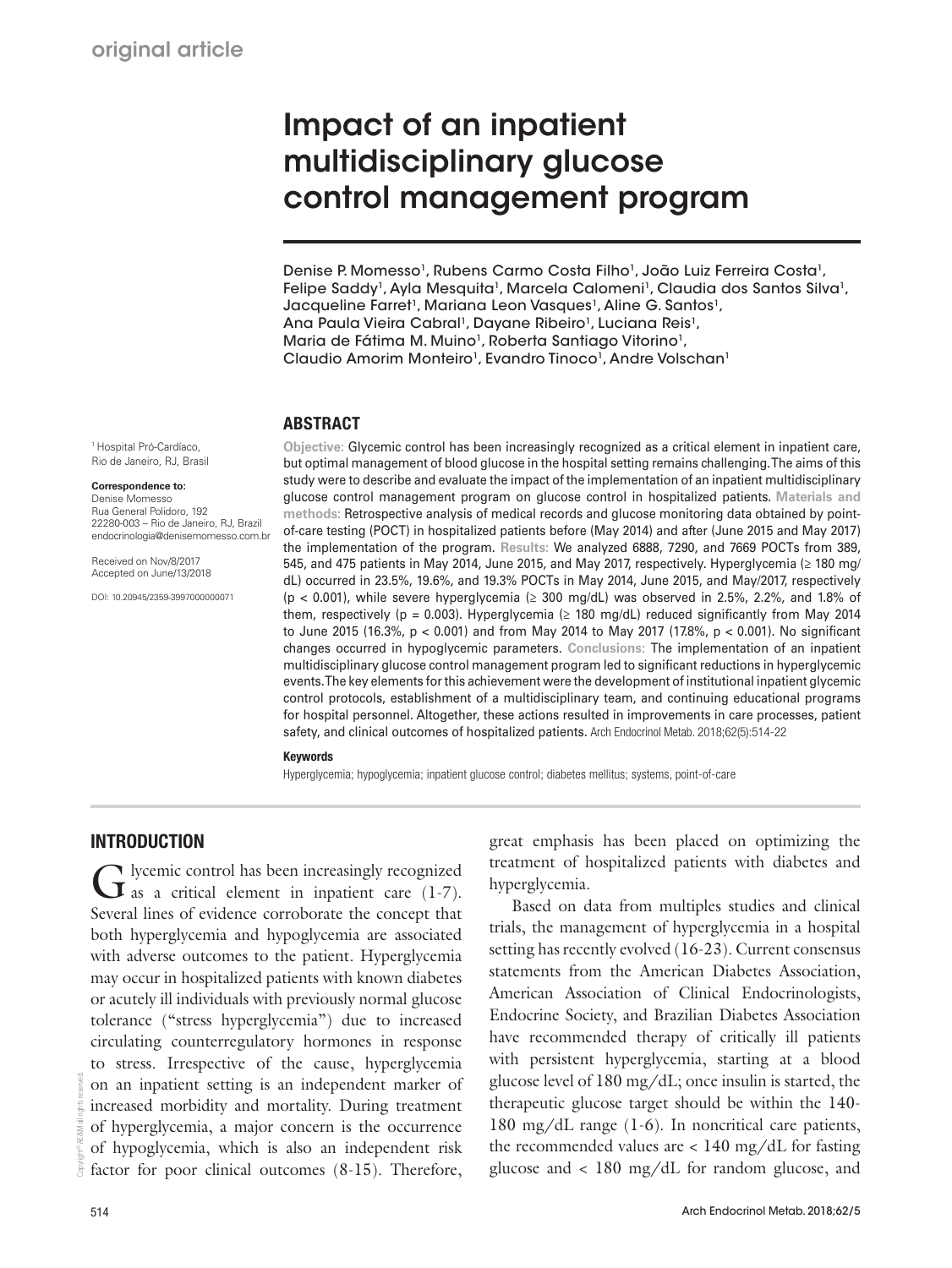the preferable regimen is the use of a basal insulin along with premeal and supplemental insulin, instead of sliding scale insulin. Optimal glycemic control also includes the prevention of hypoglycemia (1-6,24-26). Reducing the variability in glucose levels may also be important in improving outcomes (27,28).

Despite existing evidence, the optimal glucose management in a hospital setting remains challenging, as the achievement of improved glycemic control in a hospital setting meets numerous obstacles. In this scenario, the American College of Endocrinology, the American Diabetes Association, and the Brazilian Diabetes Society have released calls to action outlining strategies for a successful implementation of inpatient glucose control management programs (2,5,7). Systembased key issues outlined included the need for the development and evaluation of: 1) clinical protocols to guide management, clinical decisions, and prescriptions; 2) multidisciplinary glucose control management teams; and 3) provider-delivered educational programs to improve knowledge and address barriers to achieving glycemic control (2,5,7,29,30).

The aims of this study were to describe and evaluate the impact of the implementation of a multidisciplinary glucose control management program for hospitalized patients. The study was conducted to determine if such program would improve inpatient safety by reducing the number of hyperglycemic events.

#### MATERIALS AND METHODS

The study was conducted at the *Pró-Cardíaco Hospital*, a 99-bed, tertiary-care, medical and surgical center located in Rio de Janeiro, Brazil. The medical center comprises an emergency room, two adult intensive care units (ICU), one coronary care unit, one surgical intensive care unit, one surgical semi-intensive care unit, three clinical semi-intensive units, one oncology care unit, and one day clinic. The hospital has an extensive referral network and includes outpatient specialty treatment and imaging centers, clinics, and rehabilitation centers.

Since 2001, the ICUs of the hospital have developed a protocol of insulin treatment for critically ill patients. In 2012, we introduced a hospital-wide inpatient multidisciplinary glucose control management program (MGCP) to facilitate the development of uniform glucose management policies and staff education based on current clinical practice guidelines. The main hallmarks of this program were the development of an Institutional inpatient glycemic control protocols in January 2012, and the establishment of a multidisciplinary glycemic control team in June 2014.

#### Institutional inpatient glycemic control protocols

In 2012, institutional glycemic control protocols were developed in an effort to improve and standardize the glycemic control of hospitalized patients. These protocols are aligned with international and local recommendations (2-6) and are frequently revised and updated based on these recommendations and local assistance requirements.

According to the institutional protocol, blood glucose levels of all critical and noncritical care patients admitted to the hospital are monitored using pointof-care testing (POCT). Glucose monitoring may be suspended 72 hours after admission of noncritically ill patients and in those without diabetes or current illness, or not using medications associated with hyperglycemia or hypoglycemia. Monitoring may also be suspended in patients whose blood glucose measurements have been within the normal range for 72 hours. All results obtained by POCT are downloaded directly from the glucometer (Precision®, Abbott Diabetes Care Inc., Alameda, CA, USA) to the patient's electronic medical records. In case of glucose measurements  $\leq 40$ mg/dL or  $\geq$  300 mg/dL, a direct notification is sent via e-mail from the medical record to the endocrinologist in charge of the patient.

Insulin therapy is the method of choice for glycemic control in hospitalized patients with hyperglycemia. The institutional protocol recommends the discontinuation of antidiabetic drugs for most patients upon hospital admission for acute illness. Patients with type 1 or 2 diabetes receiving insulin as multiple daily injections require treatment with basal-bolus insulin regimens, and their insulin doses are modified according to the patient's clinical status.

In noncritical care patients, the glycemic targets set by the institutional protocol are  $\langle$  140 mg/dL before meals and < 180 mg/dL for random glucose measurements. In patients with terminal illness and/ or limited life expectancy, the glycemic target is < 180 mg/dL. In noncritical care patients, POCTs are performed based on the timing of the meals: before meals in patients receiving an oral diet, every 6 hours in those with continuous enteral or parenteral nutrition, and every 4 hours in patients not receiving diet. Patients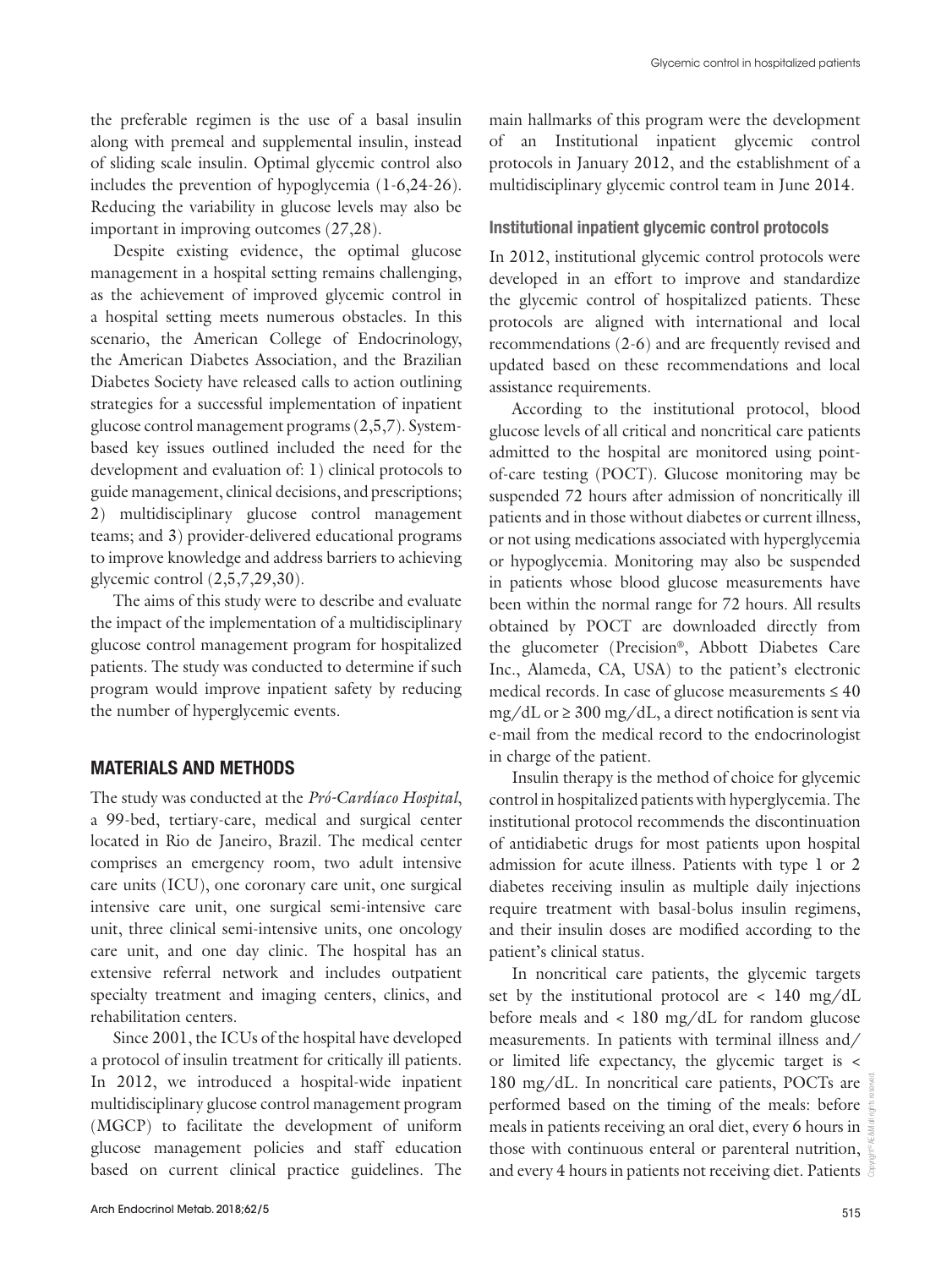with hyperglycemia (glucose level  $\geq 200$  mg/dL) undergo more frequent glucose measurements for detection and treatment of hyperglycemia, prevention of hypoglycemia following supplemental insulin administration, and prevention of glycemic variability. The protocol recommends a basal-bolus insulin regimen, including a basal component with a longacting insulin analogue (glargine or detemir) or intermediate-acting insulin (NPH) once or twice daily, and a bolus component with ultra-rapid-acting insulin (lispro) administered according to meals and supplemental doses according to glycemic levels. Ultrarapid insulin analogues are the insulin of choice for the bolus component of the regimen at our institution, based on evidence in the literature showing better glycemic control in hospitalized patients with this type of insulin when compared with regular insulin, with a lower number of hypoglycemic episodes (24). The total dose of insulin administered is individualized and based on the patient's previous insulin regimen, glycemic levels, total body weight, clinical status, and nutritional therapy. Basal insulin is administered to all patients with previous insulin regimens and in those with sustained hyperglycemia. In insulin-naïve patients, the recommended initial total daily insulin dose is 0.2- 0.5 U/kg/day, with approximately 50% of the dose administered as basal insulin (preferably glargine) and the remainder as bolus insulin. Bolus insulin contemplates the patient's diet and carbohydrate intake, as follows: bolus insulin before meals in patients on an oral diet, every 6 hours in those on continuous enteral or parenteral nutrition therapy, and 3 to 4 times a day before meals in patients receiving cyclic enteral nutrition. The supplemental component of bolus insulin is administered according to the patient's glucose level. Our institution has five different supplemental insulin regimens: (i) usual insulin dose; (ii) reduced insulin dose, recommended for patients at risk for hypoglycemia; (iii) increased insulin dose, recommended for patients with insulin resistance; (iv) a regimen for patients with terminal illness and/or limited life expectancy; and (v) a regimen for patients with no oral or enteral nutritional therapy (fasting).

For critical care patients, blood glucose levels are measured at one-hour intervals. Insulin therapy is started in critically ill patients with sustained hyperglycemia, defined as at least two glucose measurements ≥ 180 mg/dL, using continuous intravenous regular insulin infusion. In patients with continuous intravenous insulin

infusion, the glycemic targets are 140-180 mg/dL, and glucose levels < 100 mg/dL should be avoided. Insulin infusion is adjusted every hour according to glucose levels. The continuous intravenous insulin infusion protocol used at the institution was adapted from the Yale Insulin Infusion Protocol for critically ill patients, as previously described (23).

#### Multidisciplinary glycemic control team

A multidisciplinary glycemic control team was created at our institution in June 2014. The main goal of its implementation was to develop a centralized multidisciplinary team to address barriers to achieving glycemic control in the hospital setting. The team is chaired by an endocrinologist and includes physicians (endocrinologist, intensivists, hospitalists, and house staff), nurse practitioners, pharmacists, dietitians, and POCT/laboratory medicine specialists. The team aims at promoting the correct implementation of protocols for management of hyperglycemia and hypoglycemia, educating physicians and nurses on the proper use of these protocols, performing continuous education of health care professionals, promoting clinical decision aids, and surveilling performance measures for quality improvement. The members of the team deliberate on regular monthly meetings and on a daily basis during continuous patient care.

# Education programs for hospital personnel

The educational programs for hospital personnel are delivered on a regular basis and include the participation of nurses, house staff, physicians, pharmacists, and dietitians. Educational sessions are often offered in the hospital at different time periods to ensure delivery to as many staff members as possible. All staff members (physicians, nurses, pharmacists, and dietitians) are exposed to the educational program upon joining the hospital staff. Regular educational sessions are delivered at different hospital units (a total of 10 units) at a maximum interval of 6 months. Once weekly, the endocrinologist in charge delivers educational orientation to staff members during patient care (onsite training).

The main aspects outlined in these educational programs include the impact of inpatient glycemic control on patient care, introduction and reinforcement of protocols for management of hyperglycemia and hypoglycemia, information about patients at risk for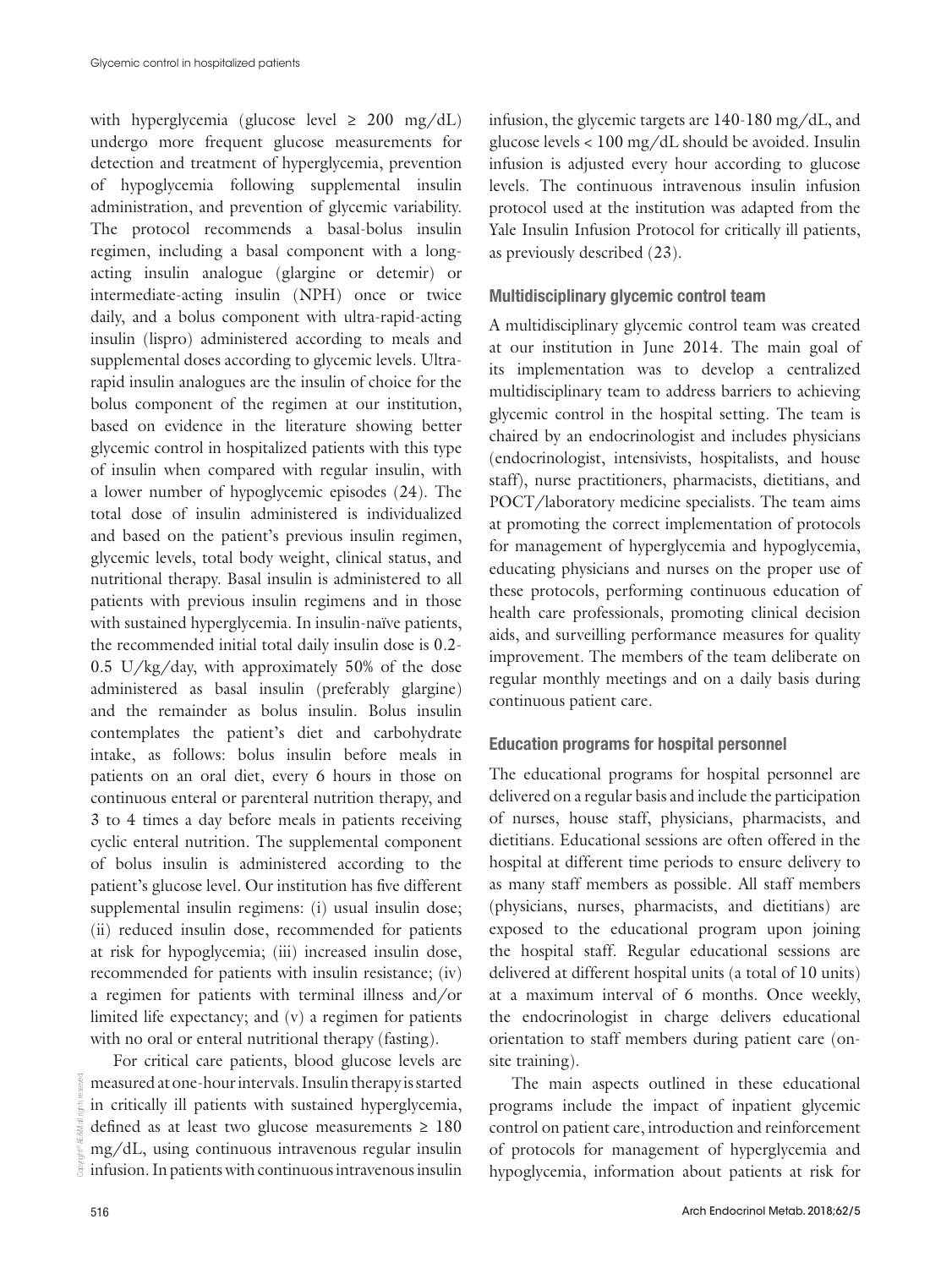hypoglycemia and hyperglycemia, identification of signs of hypoglycemia, characteristics of the different types of insulin and administration routes (intravenous or subcutaneous for basal insulin administration, prandial or correction doses), a review of insulin requirements during health and illness, inpatient use of antihyperglycemic agents, the influence of diet, the importance of respecting the appropriate time of glucose measurement, and proper documentation of patient treatment.

# Glucose monitoring by point-of-care testing

Glucose monitoring by POCT was performed with the glucometers Precision Xceed Pro (PXP)® and FreeStyle Precision Pro (FSPP)® (Abbott Diabetes Care Inc., Alameda, CA, USA). In noncritical patients, glycemic measurements with POCT used capillary blood samples obtained by fingertip puncture after local hygiene, while in critical patients, venous or arterial blood samples were used instead. The same type of blood source was used in each patient according to his or her clinical status. Areas with edema, lesions, hypoperfusion, and/ or venous infusion routes with continuous infusion of solutions were avoided during blood drawing.

The glucometers underwent continuous quality control. All devices were calibrated every 24 hours with high and low glucose control samples; when calibration was not performed in 24 hours, the glucometer was automatically blocked from use or for POCT. All glucometers underwent a harmonization process every 6 months, consisting on a comparison of the results obtained by POCT with those obtained by the laboratory (Dimension®, Siemens Healthcare Diagnostics, Deerfield, IL, USA). During the study, the variation coefficient between the results obtained by the POCT and those by the laboratory was < 10.78% in all glucometers, which is aligned with standards of care (31).

#### Glycemic control quality indicators

Since the MGCP implementation, quality indicators of glycemic control, hypoglycemia, and hyperglycemia were monthly assessed using data from the POCTs. All results obtained by POCT were electronically downloaded directly from Abbott's Precision® glucometer to the software using the Abbott Precision Web System (Abbott Diabetes Care Inc., Alameda, CA, USA) and to the patient's electronic medical records, providing accurate data for the indicators. Calculation of the rates of hyperglycemia and hypoglycemia were as follows: (i) hyperglycemia ( $\geq 180$  mg/dL) as the number of glucose measurements by POCT  $\geq$ 180 mg/dL (numerator) divided by the total number of glucose measurements by POCT performed in that given period (denominator), (ii) severe hyperglycemia  $(≥ 300 mg/dL)$  as the number of glucose measurements by POCT  $\geq$  300 mg/dL (numerator) divided by the total number of glucose measurements by POCT performed in the period (denominator), (iii) hypoglycemia (≤ 70 mg/dL) as the number of glycemic measurement by POCT  $\leq$  70 mg/dL (numerator) divided by the total number of glycemic measurement by POCT performed in the period (denominator), (iv) severe hypoglycemia  $($  ≤ 40 mg/dL) as the number of glycemic measurement by POCT  $\leq$  40 mg/dL (numerator) divided by the total number of glycemic measurement by POCT performed in the period (denominator).

Adherence to the institutional inpatient glycemic protocols was measured regularly by a revision of the patient's prescriptions and medical records.

#### Data collection

We performed a retrospective analysis of the medical records of the patients admitted to the hospital. We analyzed the data obtained in May 2014, before the MGCP implementation, and in June 2015 and May 2017, after the MGCP implementation.

The inclusion criteria were all critical and noncritical patients admitted to the hospital, aged  $\geq 18$  years, who had blood glucose measured by POCT by Abbott's Precision® glucometer according to the institutional protocol, and a length of stay  $\geq 2$  days. The exclusion criteria were age < 18 years, length of stay shorter than 2 days, and admissions limited to the emergency room or to the day-clinic unit. We also excluded the results of POCT glucose monitoring obtained during surgical procedures.

We analyzed the quality indicators of glycemic control and the results of glucose monitoring obtained by POCT before the implementation of the MGCP in May 2014 and after the implementation of the MGCP in June 2015 and May 2017. Based on blood glucose levels, the patients were characterized as having hyperglycemia (≥ 180 mg/dL), severe hyperglycemia  $(\geq 300 \text{ mg/dL})$ , hypoglycemia  $(\leq 70 \text{ mg/dL})$ , or severe hypoglycemia ( $\leq 40$  mg/dL). The rates of hyperglycemia ( $\geq 180$  mg/dL), severe hyperglycemia  $\frac{8}{3}$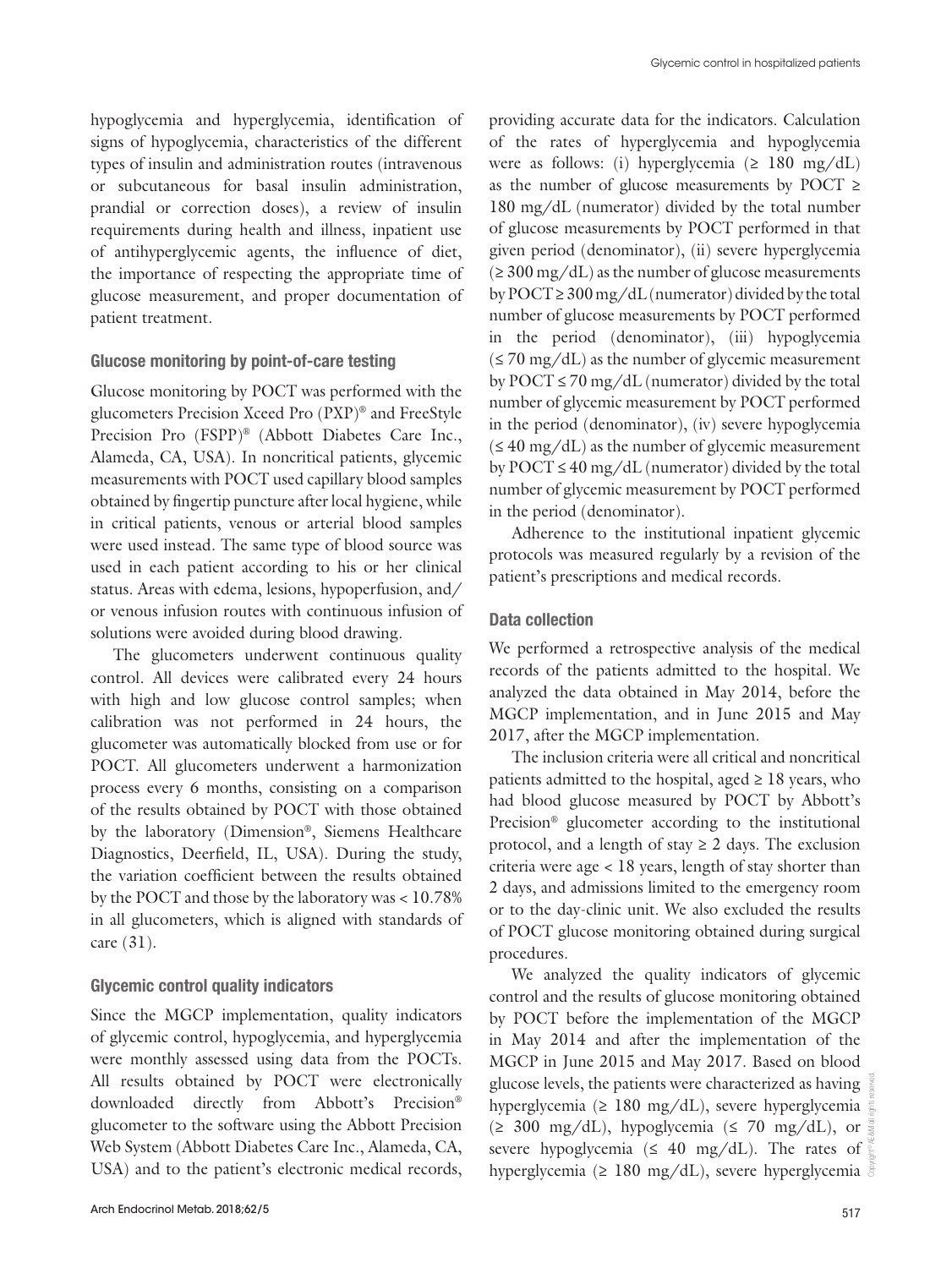$(\geq 300 \text{ mg/dL})$ , hypoglycemia  $(\leq 70 \text{ mg/dL})$ , and severe hypoglycemia ( $\leq 40$  mg/dL) were calculated as described above.

Adherence to the institutional inpatient glycemic protocols was also analyzed by a revision of the patients' prescriptions and medical records in May 2014, June 2015, and May 2017. A prescription was considered to be not compliant to the institutional protocols if inadequate to the diet or clinical scenario. Inadequacy with the diet was present when the prescription was not conformed with the type of diet (*i.e*., oral, enteral, and parenteral diets, or fasting), not coordinated with the POCT, or when insulin was not administered around mealtime. Inadequacy with the clinical scenario occurred when the insulin prescribed was not suitable for the patient's clinical status according to the institutional protocol (*i.e.*, intravenous insulin for critical patients, subcutaneous insulin for noncritical patients, basal-bolus insulin regimen for noncritical patients with sustained hyperglycemia and/or previous use of a basal-bolus insulin regimen, or supplemental subcutaneous insulin for noncritical patients in accordance to patients characteristics (usual insulin dose, risk of hypoglycemia, insulin resistance, terminal illness, and/or limited life expectancy).

The local institutional ethics committee approved the study.

# Statistical analysis

Continuous data are presented as mean and standard deviation values or median values and range. Comparisons of categorical variables were performed with the Fisher's exact or chi-square test, while continuous variables were compared using Student's t test.

The statistical analyses were performed with the software programs SPSS, version 20 (SPSS Inc., Chicago, IL, USA), Minitab 16, and Excel Office 2010. Statistical significance was set at p < 0.05.

# RESULTS

The clinical characteristics of the hospitalized patients undergoing glucose monitoring in May 2014, June 2015, and May 2017 are described in Table 1. The groups had comparable baseline clinical characteristics except for age, which differed among the groups.

We analyzed 6888, 7290, and 7669 POCTs from 389, 545, and 475 patients in May 2014, June 2015, and May 2017, respectively. The mean number of glucose measurements per patient was  $2.39 \pm 1.96$ ,  $2.39 \pm 2.26$ , and  $3.64 \pm 2.76$  in May 2014, June 2015, and May 2017, respectively. There was a significant increase in glucose monitoring from May 2014 to May  $2017$  (p = 0.007), but no differences between May 2014 and June 2015 ( $p = 0.99$ ).

Table 2 describes the quality indicators of inpatient glycemic control. In May 2014, June 2015, and May 2017, the rates were 23.5%, 19.6%, and 19.3%, respectively, for hyperglycemia ( $\geq 180$  mg/dL; p < 0.001), and 2.5%, 2.2%, and 1.8%, respectively, for severe hyperglycemia ( $\geq 300$  mg/dL;  $p = 0.003$ ).

Table 1. Baseline clinical characteristics of hospitalized patients with glucose measured by point-of-care testing (POCT)

|                                                                                | <b>May 2014</b> | <b>June 2015</b> | <b>May 2017</b> | p value |
|--------------------------------------------------------------------------------|-----------------|------------------|-----------------|---------|
| Number of patients undergoing<br><b>POCT</b>                                   | 389             | 545              | 475             |         |
| Age (years)                                                                    | $72.7 \pm 16.6$ | $73.0 \pm 16.2$  | $75.6 \pm 14.6$ | $0.04*$ |
| Admission<br>Clinical patients<br>Surgical patients                            | 80.8%<br>19.2%  | 83.9%<br>16.1%   | 78.5%<br>21.5%  | 0.086   |
| Patients' characteristics at<br>admission<br>Critical care<br>Noncritical care | 10.4%<br>89.6%  | 13.4%<br>86.6%   | 9.7%<br>90.3%   | 0.141   |
| Diabetes mellitus                                                              | 33.7%           | 30.4%            | 35.1%           | 0.176   |
| Rate of hyperglycemia<br>$(\geq 180 \text{ mg/dL})$ on admission               | 22.1%           | 18.9%            | 19.6%           | 0.465   |
| Length of stay (days)                                                          | $5(2-919)$      | $5(2-919)$       | $5(2-967)$      | 0.98    |
| Intravenous insulin protocol                                                   | 7.3%            | 8.8%             | 6.5%            | 0.371   |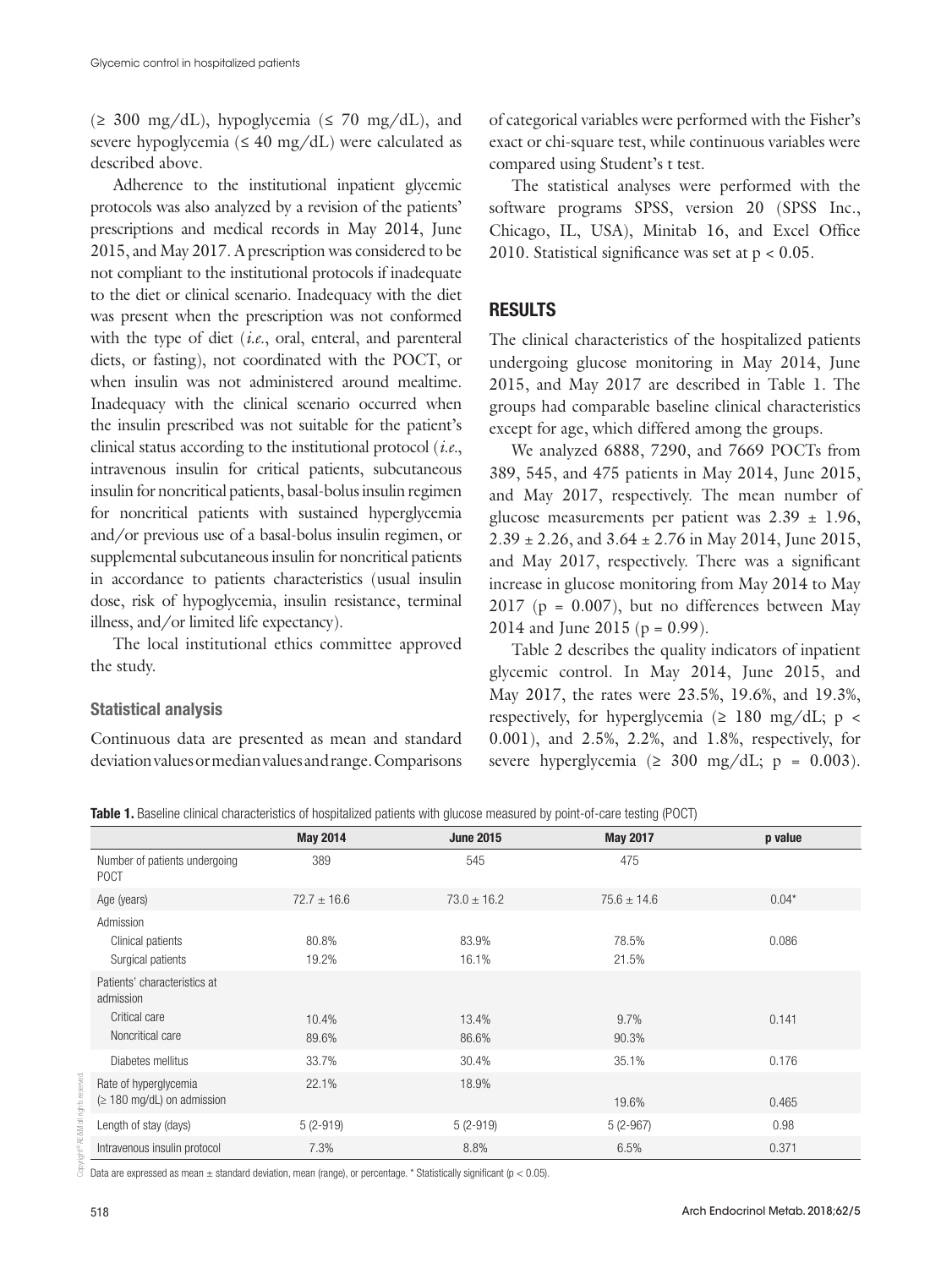The rates of hyperglycemia ( $\geq 180$  mg/dL) reduced significantly from May 2014 to June 2015 (16.3%, p < 0.001) and from May 2014 to May 2017 (17.8%, p < 0.001). Similarly, the rates of severe hyperglycemia  $(≥ 300 mg/dL)$  reduced statistically significantly from May 2014 to May 2017 (28.5%,  $p = 0.003$ ), but were non-statistically significant between May 2014 and June 2015 (13.6%,  $p = 0.175$ ) (Figures 1 and 2).

There was no statistically significant change in hypoglycemic parameters over time (Table 2). Rates of









Table 2. Quality indicators of inpatient glycemic control

hypoglycemia ( $\leq$  70 mg/dL) were 0.9%, 1.8%, and 1.0% in May 2014, June 2015, and May 2017, respectively  $(p = 0.710)$ , while the rates of severe hypoglycemia  $(≤ 40 mg/dL)$  showed a non-statistically significant decrease of 34.3% from May 2014 to May 2017  $(p = 0.336)$ .

Table 3 describes the rates of adherence to the institutional inpatient glycemic protocols. Adherence to the protocol improved over time. The proportion of prescriptions not compliant with the institutional protocols decreased from 34.2% in May 2014 to 10.1% in June 2015, and 7.5% in May 2017 (p < 0.001). We found significant decreases in diet and clinical scenario inadequacies over time from May 2014 to May 2017.

# **DISCUSSION**

The implementation of an inpatient multidisciplinary glucose control management program (MGCP) had a positive impact on glycemic control in hospitalized patients at our center. We observed that the key elements for this achievement were the implementation

Table 3. Rates of adherence to the institutional inpatient glycemic protocols

|                                                                          | May<br>2014 | June<br>2015 | May<br>2017 | p value    |
|--------------------------------------------------------------------------|-------------|--------------|-------------|------------|
| Prescriptions<br>not compliant<br>with the<br>institutional<br>protocols | 34.2%       | 10.1%        | 7.5%        | $< 0.001*$ |
| Noncompliance<br>with clinical<br>scenario                               | 20.0%       | 6.3%         | 5.2%        | $0.026*$   |
| Noncompliance<br>with diet                                               | 17.4%       | 3.8%         | 2.5%        | $0.006*$   |

Data are expressed as percentage.  $*$  Statistically significant ( $p < 0.05$ ).

|                                                  | <b>May 2014</b>     | <b>June 2015</b>  | <b>May 2017</b>     | p value    |
|--------------------------------------------------|---------------------|-------------------|---------------------|------------|
| Number of patients undergoing POCT               | 389                 | 545               | 475                 | ۰          |
| Number of glucose readings with POCT             | 6888                | 7290              | 7669                |            |
| Glucose level – mean (SD) (mg/dL)                | $158.9 \pm 60.7$    | $150.5 + 59.1$    | $150.3 \pm 57.8$    | $< 0.001*$ |
| Glucose level - median (IQR) (mg/dL)             | 147.0 (118-188)     | 138.0 (1120-177)  | 137.0 (109-178)     | $< 0.001*$ |
| Rate of severe hypoglycemia ( $\leq 40$ mg/dL)   | $0.2\%$ (n = 12)    | $0.1\%$ (n = 7)   | $0.1\%$ (n = 9)     | 0.336      |
| Rate of hypoglycemia ( $\leq$ 70 mg/dL)          | $0.9\%$ (n = 65)    | $1.8\%$ (n = 129) | $1.0\%$ (n = 79)    | 0.710      |
| Rate of hyperglycemia ( $\geq 180$ mg/dL)        | $23.5\%$ (n = 1620) | 19.6% (n = 1428)  | $19.3\%$ (n = 1521) | $< 0.001*$ |
| Rate of severe hyperglycemia ( $\geq$ 300 mg/dL) | $2.5\%$ (n = 175)   | $2.2\%$ (n = 160) | $1.8\%$ (n = 143)   | $0.003*$   |

SD: standard deviation; IQR: interquartile range; POCT: point-of-care testing. \* Statistically significant (p < 0.05).

Copyright© AE&M all rights reserved.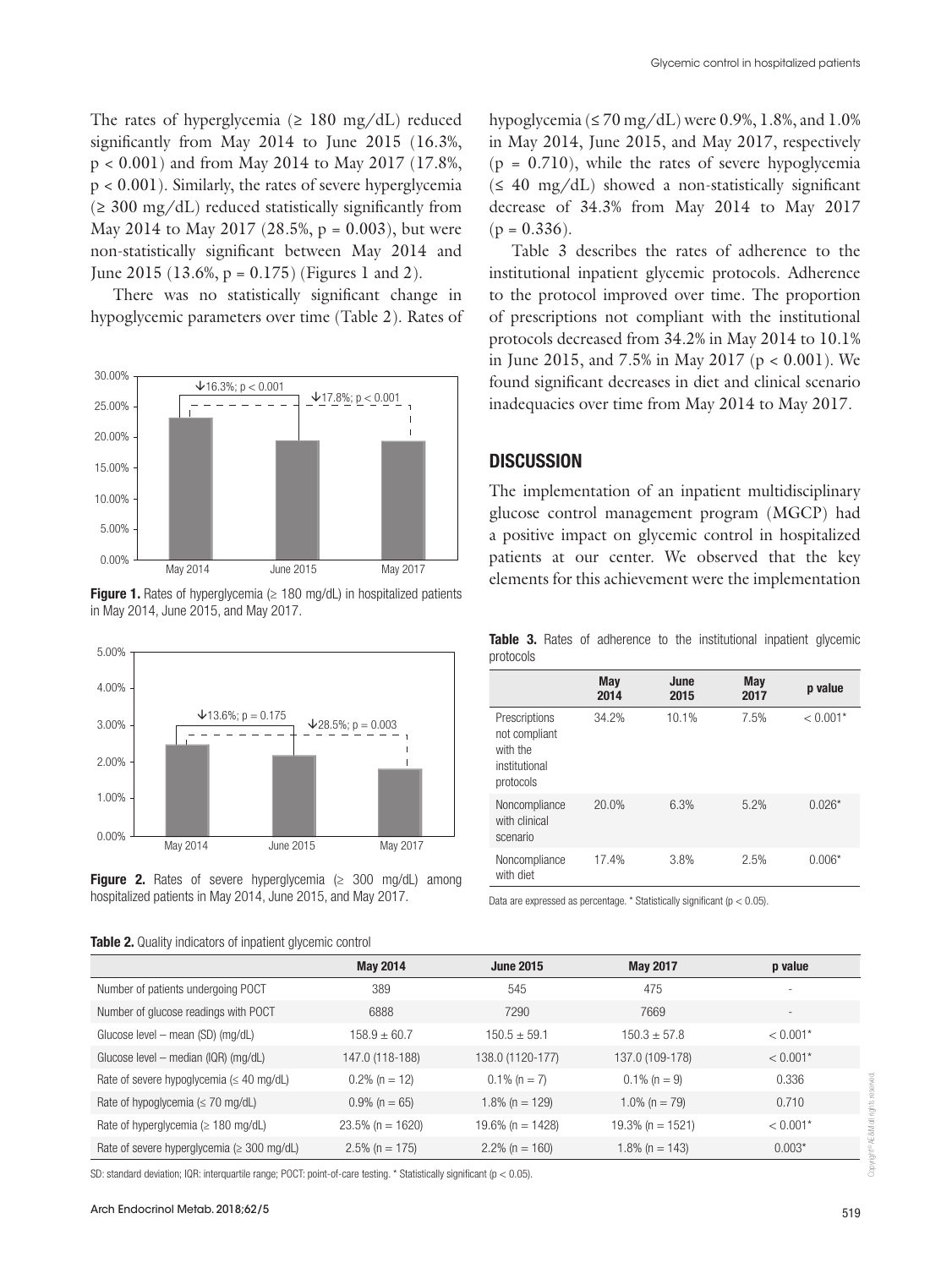of institutional inpatient glycemic control protocols, establishment of a multidisciplinary glycemic control team, and continuous educational programs for hospital personnel. Altogether, these actions resulted in a significant reduction in hyperglycemic events and improved safety among inpatients.

The development of institutional inpatient glycemic control protocols was important in guiding initial management, clinical decisions, and prescriptions at our center. With the protocols, we were able to standardize our policies and the patients' glycemic control. Since the implementation of the institutional protocols, different educational programs were delivered for hospital staff training. These protocols need to be constantly reevaluated and updated based on newly available evidence in the literature and on local demands of patient care. Other centers have described similar improvements in clinical outcomes with the adoption of insulin protocols for glucose management in critical and noncritical patients (17,18,23,29,30,31-33).

Considered alone, the implementation of the institutional inpatient glycemic control was probably not enough to improve the process of care. The protocol was implemented in January 2012, and in May 2014, we observed that a great proportion of the prescriptions were still not compliant to the protocol. We then hypothesized that the staff education programs should be optimized and further actions should be taken, including the implementation of a multidisciplinary glycemic control team and the dissemination of quality indicators of glucose control. Indeed, we found that the implementation of hospital-wide glucose policies was best facilitated by targeted educational programs and clinical decision support infrastructure to facilitate acceptance by the hospital personnel. We then observed a significantly increased adherence to the institutional inpatient glycemic control protocols over time, accompanied by improved quality indicators of glycemic control in June 2015 and May 2017.

The establishment of a centralized multidisciplinary glycemic control team was a core and critical element in the development of our inpatient glucose management program. Through regularly scheduled monthly meetings and a culture of collaboration and teamwork, the members of the team promoted the implementation of protocols, education interventions, clinical decision aids, performance measures, and quality indicators of glycemic control across continuous inpatient care. In fact, we observed significant reductions of 17.8% in the rate

of hyperglycemia ( $\geq 180$  mg/dL) and 28.5% in the rate of severe hyperglycemia ( $\geq$  300 mg/dL) from May 2014 to May 2017, before and after the implementation of the multidisciplinary glycemic control team, respectively. These reductions in hyperglycemic events were already observed one year before (in June 2015), and improved even further in May 2017, suggesting a continuous improvement in patient care and quality outcomes.

Our educational programs focused on the major challenges to optimal glucose management. Similar to other centers, the main obstacles we encountered included unanticipated nutritional changes, poor coordination of the POCT with the administration of insulin around mealtime, unanticipated changes in clinical status or medications, use of medications associated with increased insulin resistance (such as glucocorticoids, often in variable and changing doses), failure by clinicians of making adjustments in glycemic therapy based on daily blood glucose patterns, prolonged use of sliding scale insulin as monotherapy, multiple system/organizational barriers such as lack of communication and/or deficient knowledge of diabetes management among providers and caregivers (7,29,30,32,33). Notably, we demonstrated that a collaborative work of the nurses, dietitians, and physicians reduced the inadequacy of the prescription with the type of diet and improved the coordination of POCT and administration of insulin around mealtime.

The impact of the MGCP on hypoglycemic events in inpatients was less established. We observed a nonsignificant 34.3% reduction in the rate of severe hypoglycemia ( $\leq 40$  mg/dL), which might be due to the low rate of such event at our center. The rates of hypoglycemia ( $\leq$  70 mg/dL) were similar over time. Hypoglycemia is a possible unwanted consequence of improved control of hyperglycemia and may be associated with increased morbidity  $(3-5,21)$ . Therefore, our results of reduced hyperglycemia without increased hypoglycemic events demonstrate that our institutional protocols were safe. Indeed, it has been demonstrated that the implementation of standardized insulin order sets with less strict glycemic targets and frequent glucose monitorization are associated with better glycemic control and produce expected benefits in terms of patient safety across different hospitals (18,23,25,29,30,32,33).

Our study has limitations inherent to its retrospective, nonrandomized design and the absence of a concurrent control group. This study was intended to evaluate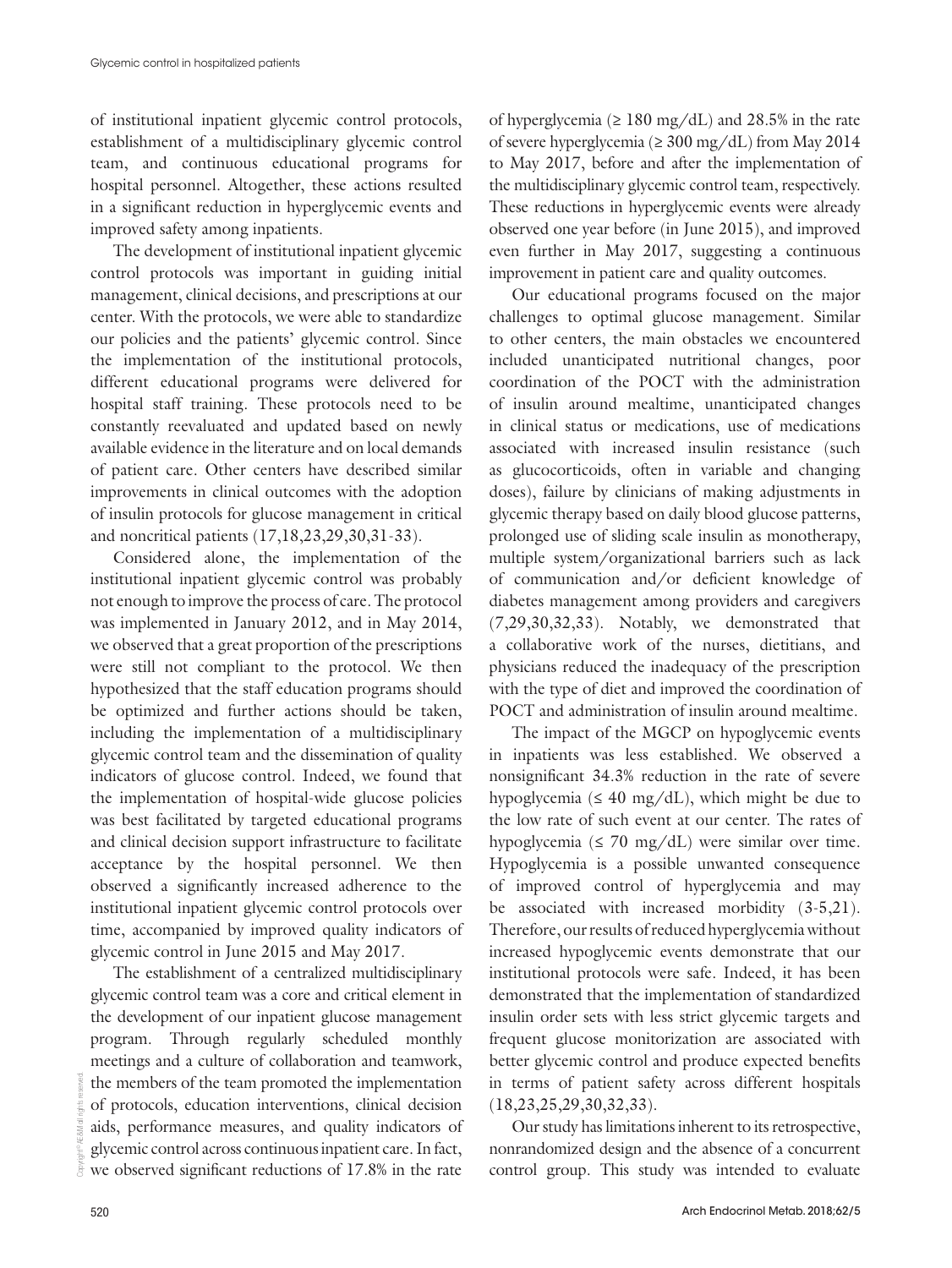intermediary outcomes as a quality improvement for hospitalized patients, and we did not evaluate morbidity, mortality, or other important clinical outcome data other than the rates of hyperglycemia and hypoglycemia. Another limitation regarding the analysis of the glycemic data was the potential for an increased type I error (*i.e.*, a false-positive result) due to clustering of POCT values within patients and increased monitoring frequency upon observation of a hyperglycemic event. Indeed, the number of glucose monitoring tests among patients with normal glucose values may affect the proportion of abnormal values. Nevertheless, according to our institutional protocol, patients with hyperglycemia have more frequent POCT than those with normal glucose values.

Finally, despite the decrease in hyperglycemia rates, they still require further reduction, and efforts will be made for this purpose. Despite the fact that our quality indicators of glycemic control seem to be aligned with those of other hospitals, hyperglycemia in hospitalized patients is still frequently observed (34). The creation of a national benchmarking process would be important for the development of best practices and improved management of inpatient hyperglycemia (35).

In conclusion, the implementation of an inpatient multidisciplinary glucose control management program at our center was associated with improved care process and clinical outcomes, demonstrated by continued reductions in rates of hyperglycemic events. The key elements for these achievements were the development of institutional inpatient glycemic control protocols, establishment of a multidisciplinary team, and continuing educational programs for hospital personnel. Therefore, our results suggest that an inpatient multidisciplinary glucose control management program increased the awareness of the value of treating hyperglycemia in hospitalized patients, representing an important feature for inpatient safety and quality improvement.

Acknowledgments: the authors are grateful to Antonio Sérgio Cordeiro da Rocha, Plinio Nascimento Gomes, Graziela Mendonça, Robertta Mendonça Macedo Pinheiro, Tatiana de Jesus Pereira, Monica Cabral, and Andrea Medeiros for their important assistance and skillful advice.

Disclosure: no potential conflict of interest relevant to this article was reported.

#### **REFERENCES**

Inzucchi SE. Management of hyperglycemia in the hospital setting. N Engl J Med. 2006;355:1903-11.

- 2. ACE/ADA Task Force on Inpatient Diabetes. American College of Endocrinology and American Diabetes Association consensus statement on inpatient diabetes and glycemic control. Endocr Pract. 2006;12:458-68.
- 3. Moghissi ES, Korytkowski MT, DiNardo M, Einhorn D, Hellman R, Hirsch IB, et al. American Association of Clinical Endocrinologists; American Diabetes Association. American Association of Clinical Endocrinologists and American Diabetes Association consensus statement on inpatient glycemic control. Diabetes Care. 2009;32:1119-31.
- 4. Umpierrez GE, Hellman R, Korytkowski MT, Kosiborod M, Maynard GA, Montori VM, et al. Management of hyperglycemia in hospitalized patients in non- critical care setting: an Endocrine Society Clinical Practice Guideline. J Clin Endocrinol Metab. 2012;97:16-38.
- 5. Controle da glicemia no paciente hospitalizado. Posicionamento oficial da Sociedade Brasileira de Diabetes nº 3/2015. Available from: www.diabetes.org.br/profissionais.
- 6. Standards of Medical Care in Diabetes 2018. American Diabetes Association. Available from: http://care.diabetesjournals.org/content/41/Supplement\_1.
- 7. Draznin B, Gilden J, Golden SH, Inzucchi SE; PRIDE investigators, Baldwin D, et al. Pathways to quality inpatient management of hyperglycemia and diabetes: a call to action. Diabetes Care. 2013;36:1807-14.
- 8. Krinsley JS. Association between hyperglycemia and increased hospital mortality in a heterogeneous population of critically ill patients. Mayo Clin Proc. 2003;78:1471-8.
- 9. Lipton JA, Barendse RJ, Van Domburg RT, Schinkel AF, Boersma H, Simoons MI, et al. Hyperglycemia at admission and during hospital stay are independent risk factors for mortality in high risk cardiac patients admitted to an intensive cardiac care unit. Eur Heart J Acute Cardiovasc Care. 2013;2:306-13.
- 10. Fuentes B, Castillo J, San José B, Leira R, Serena J, Vivancos J, et al.; Stroke Project of the Cerebrovascular Diseases Study Group, Spanish Society of Neurology. The prognostic value of capillary glucose levels in acute stroke: the Glycemia in Acute Stroke (GLIAS) study. Stroke. 2009;40:562-8.
- 11. Capes SE, Hunt D, Malmberg K, Gerstein HC. Stress hyperglycaemia and increased risk of death after myocardial infarction in patients with and without diabetes: a systematic overview. Lancet. 2000;355:773-8.
- 12. McAlister FA, Majumdar SR, Blitz S, Rowe BH, Romney J, Marrie TJ. The relation between hyperglycemia and outcomes in 2,471 patients admitted to the hospital with community-acquired pneumonia. Diabetes Care. 2005;28:810-5.
- 13. Egi M, Bellomo R, Stachowski E, French CJ, Hart G. Variability of blood glucose concentration and short-term mortality in critically ill patients. Anesthesiology. 2006;105:244-52.
- 14. Krinsley JS. Glycemic variability and mortality in critically ill patients: the impact of diabetes. J Diabetes Sci Technol. 2009;3:1292-301.
- 15. Malmberg K, Norhammar A, Wedel H, Ryden L. Glycometabolic state at admission: important risk marker of mortality in conventionally treated patients with diabetes mellitus and acute myocardial infarction: long-term results from the Diabetes and Insulin-Glucose Infusion in Acute Myocardial Infarction (DIGAMI) study. Circulation. 1999;99:2626-32.
- 16. Furnary AP, Zerr KJ, Grunkemeier GL, Starr A. Continuous intravenous insulin infusion reduces the incidence of deep sternal wound infection in diabetic patients after cardiac surgical procedures. Ann Thorac Surg. 1999;67:352-60.
- 17. van den Berghe G, Wouters P, Weekers F, Verwaest C, Bruyninckx F, Schetz M, et al. Intensive insulin therapy in critically ill patients. N Engl J Med. 2001;345:1359-67.
- 18. Krinsley JS. Effect of an intensive glucose management protocol on the mortality of critically ill patients. Mayo Clinic Proc. 2004;79: 992-1000.